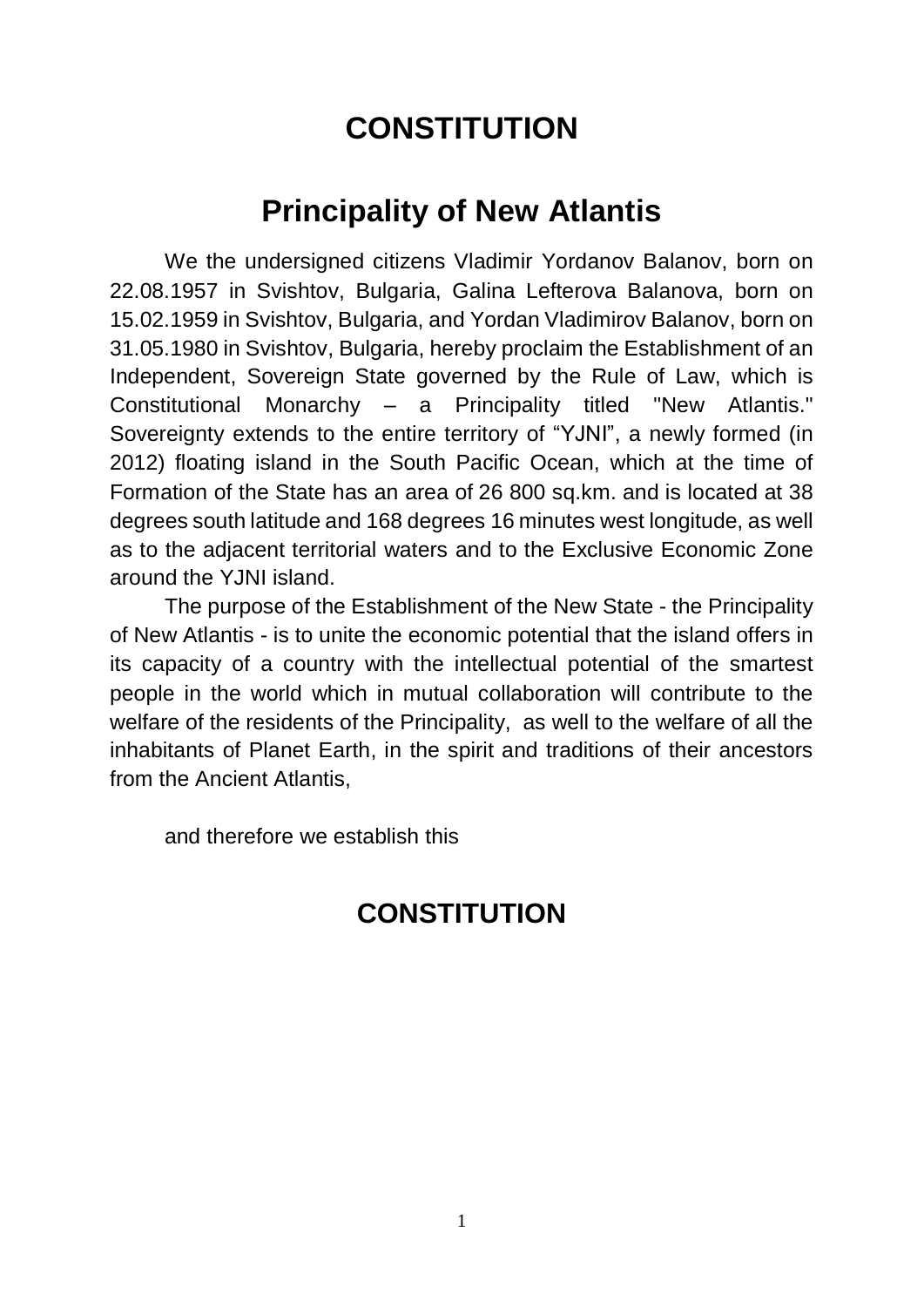# Contents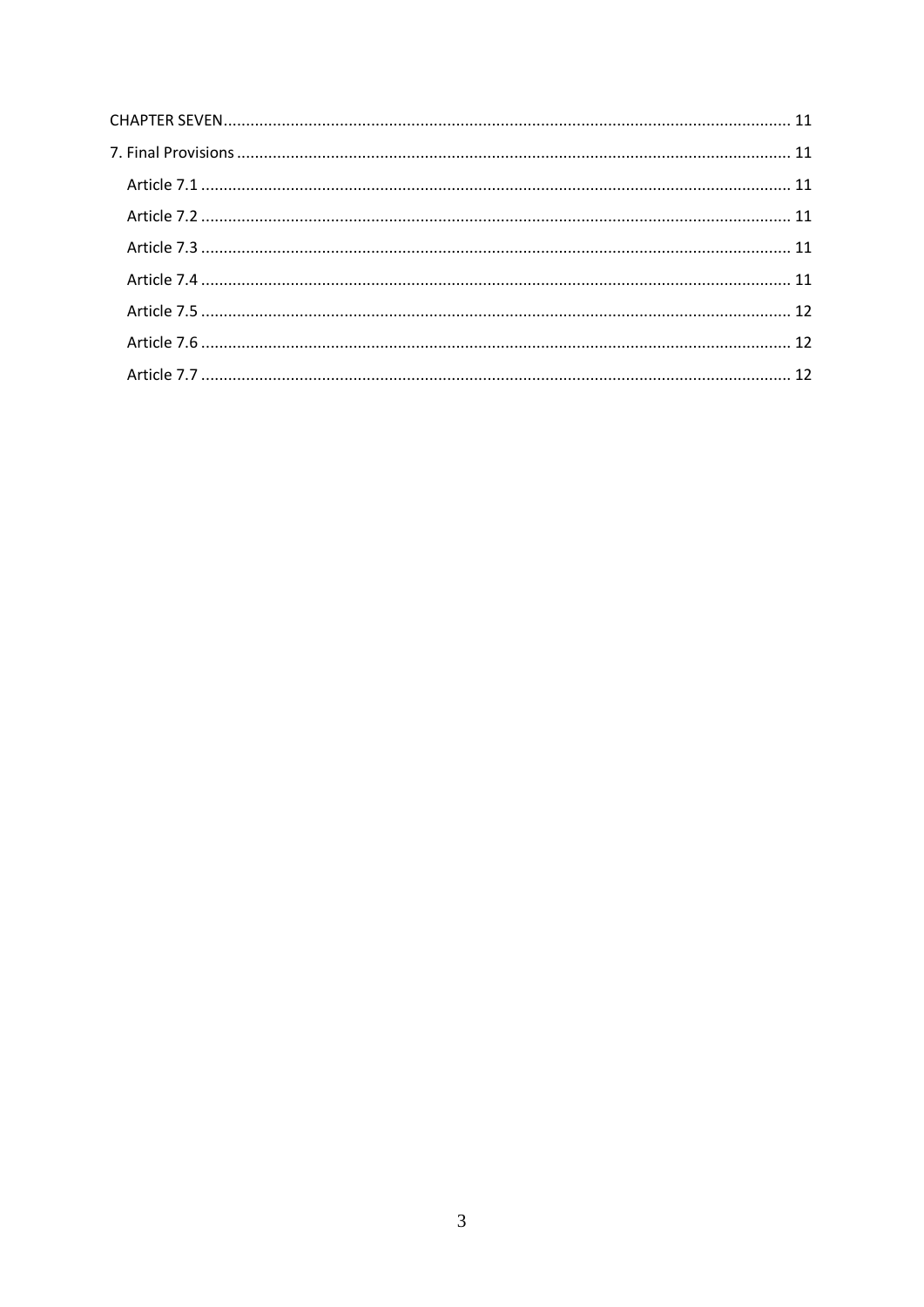# 1. Human rights

#### Article 1.1

The Citizens of the Principality of New Atlantis and the foreigners legally residing on its territory - earth, water, air or cyberspace - enjoy the rights proclaimed in the Universal Declaration of Human Rights of 1948 and further developed in the International Covenant on Civil and Political Rights and the International Covenant on Economic, Social and Cultural Rights – both pacts being from 1966. The Legislative, Executive and Judicial powers of the State in their activities respect these rights.

#### Article 1.2

Everyone has the right to a worthy life and to physical safety. No one shall be deprived of their freedom of personhood. This right can be restricted only in accordance with fair procedures established by law for the benefit of society.

(1) Everyone has the right to the free development of their personality as far as it does not violate the rights of others.

(2) All persons are equal before the law. No one can be discriminated against because of their gender, origin, race, language, faith or religious beliefs.

(3) All citizens have the right to choose their profession freely. Nobody can be forced to perform a particular job. The exercise of profession may be regulated by law.

# CHAPTER TWO

### 2. Governance

#### Article 2.1

The official language in the Principality is Bulgarian. English and Russian are additional official languages.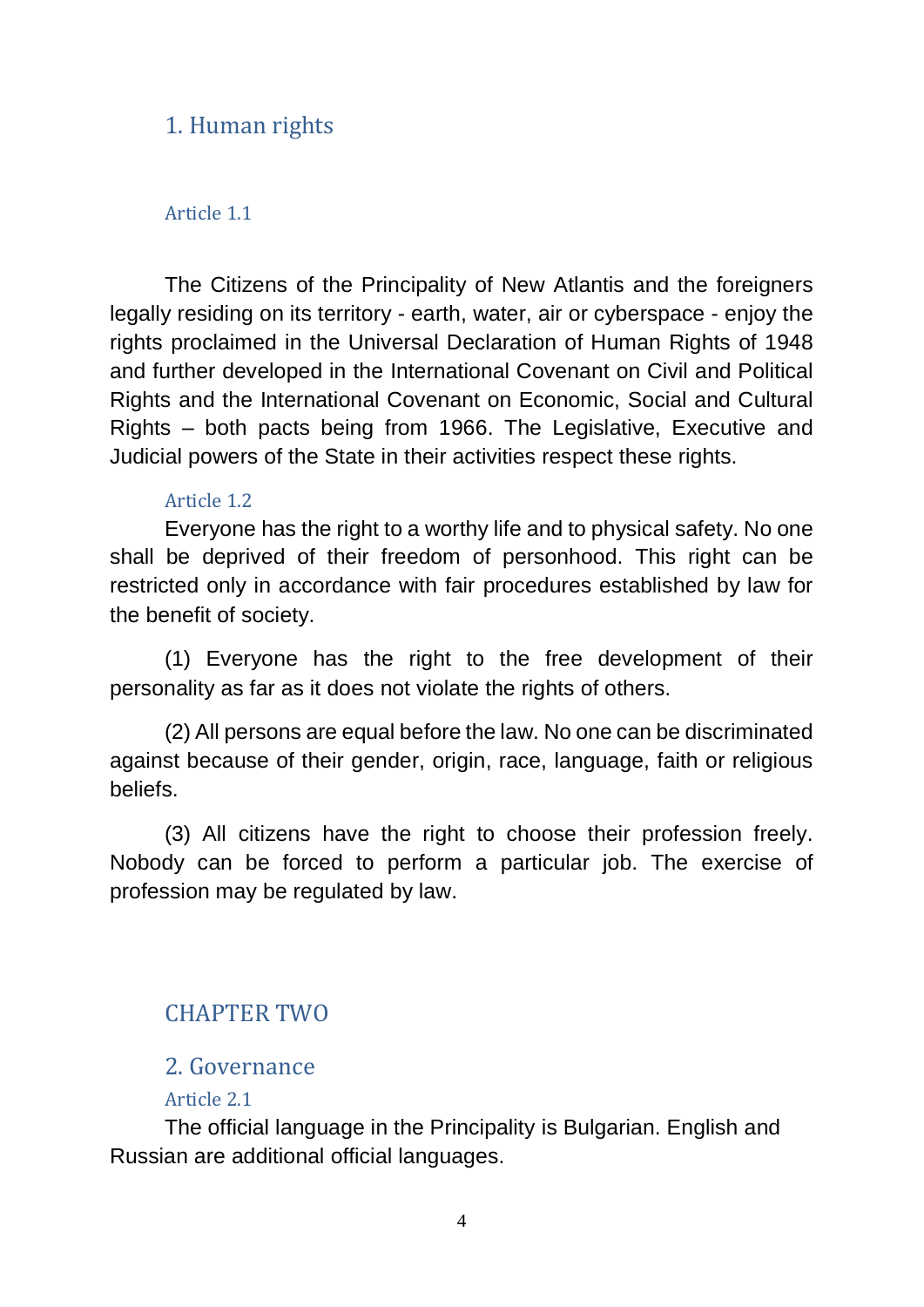#### Article 2.2

Head of State of the Principality of New Atlantis is the first citizen who participated personally in its establishment and signed by hand this Constitution. He bears the title of "Prince" and to him belongs the Supreme Power in the State. This Supreme Power is transmitted to his firstborn, which shall be his successor. It is permissible for the Sovereign to designate the next two in line of succession. If the originally designated heir or neither of the next two designated heirs are unable to accept the Supreme Power, the Advisory Council shall take a final decision on the matter. In case of equality of votes, the Chairman of the Advisory Council has the casting vote.

#### Article 2.3

The Advisory Council consists of the Prime Minister, the President of the State Academy of Sciences, the Ministers, the Governor of the Central State Bank, the President of the Supreme Court, as well as persons appointed with a decree by the Sovereign. Chairman of this Council is the Prime Minister. The function of the Advisory Council is to discuss nation-wide issues and to submit to the Sovereign proposals for solving them. The Advisory Council shall be convened by the Sovereign or its Chairman, it shall work upon matters and schedules accepted by the Council itself and shall decide by a simple majority.

### Article 2.4

(1) The Head of State possesses Exclusive Jurisdiction over taxes, duties, excise duties, concessions and monopolies. The sizes of income from these sources shall be established by law, approved by the Sovereign upon proposal of the Minister of Economy and Finance, after consultation with other members of the Advisory Council. Changes within the statutory size of taxes and concession fees may be made by the Sovereign upon request of the person concerned in a specific case or any case for a reasonable period of time.

(2) Levying and collection of taxes, duties and charges shall be made by the Ministry of Economy and Finance. Audits of this activity are to be carried out by qualified professionals appointed by the Sovereign.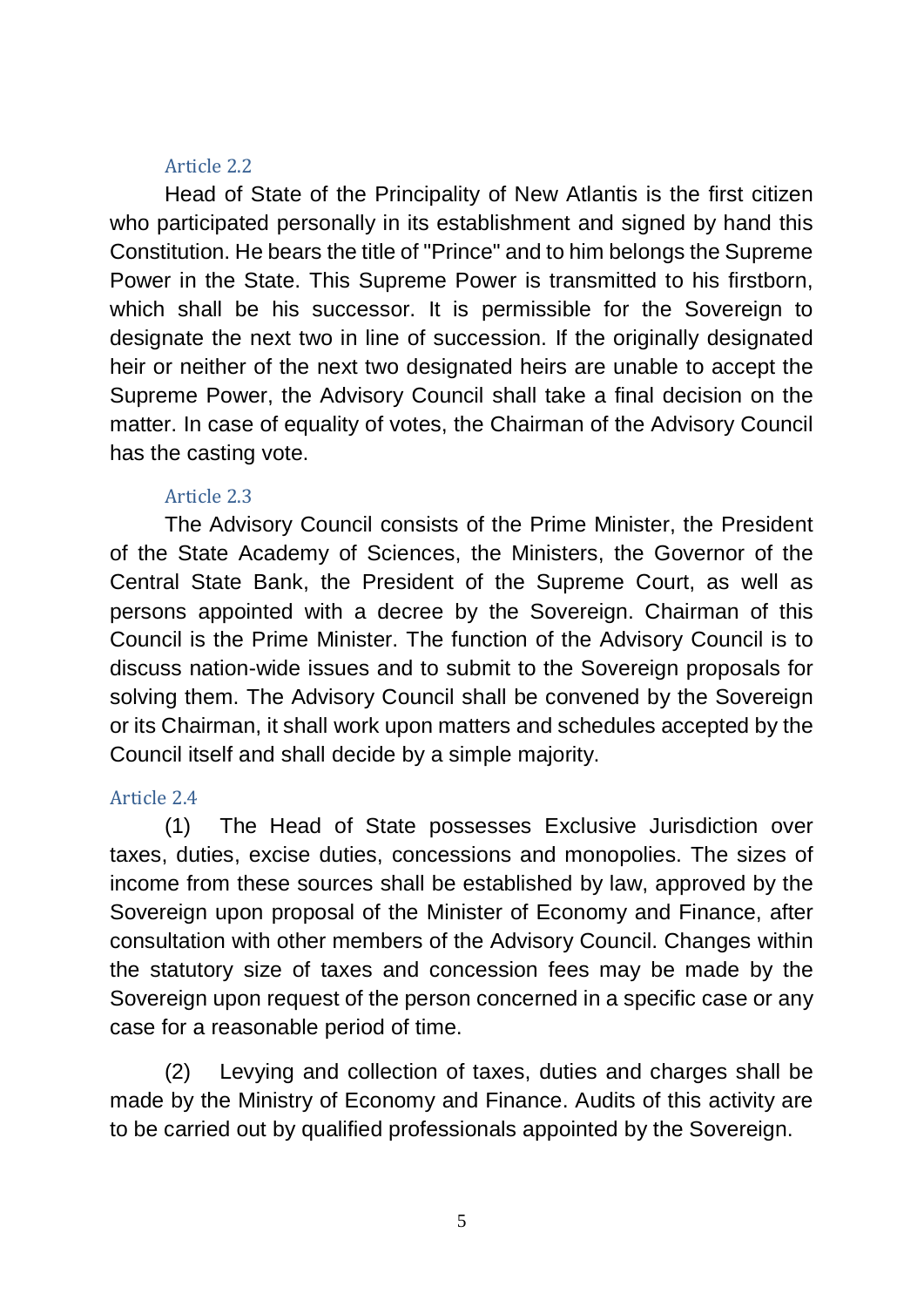(3) Income from sources in paragraph 1 shall be allocated between the Sovereign State Academy of Sciences, Ministries, the Central Bank and the State Supreme Court in the ratio laid down by law, which shall be approved by the Sovereign upon a joint proposal of the Minister of Economy and Finance and the Governor of the Central State Bank, in coordination with other Members of the Advisory Council.

# CHAPTER THREE

# 3. Citizenship

# Article 3.1

Citizens of the Principality of New Atlantis are all persons who accept the Constitution and the Laws of the Principality and have been accepted as citizens by decree of the Head of State.

Citizens of the Principality of New Atlantis by law are the persons who are personally involved in the Formation of the State and have signed this Constitution by hand.

According to the law, all Nobel prize winners, all persons nominated for Nobel prizes, and all members of Mensa International who have expressed in writing their desire to become citizens to the Sovereign, as well as persons who have been involved in the creation of the Principality, are citizens of the Principality of New Atlantis.

The Head of State shall announce their names by a decree.

# Article 3.2

To persons other than those who are entitled citizens of the State under the preceding paragraph, the Head of State shall grant citizenship by decree upon a report by the Minister of Justice, upon the submission in writing of their request to acquire citizenship. The same rule shall be applied about cessation of citizenship.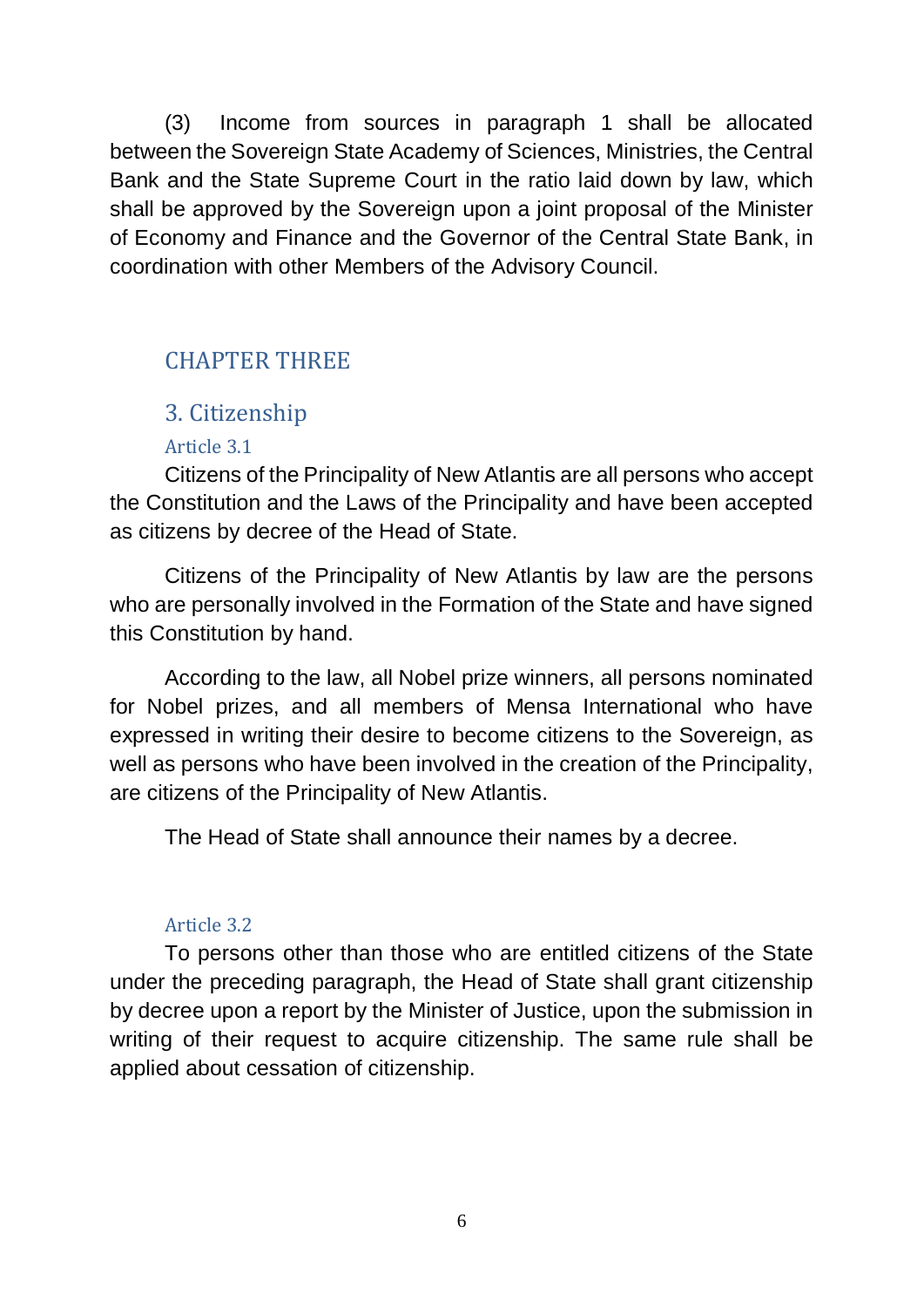#### Article 3.3

Deprivation of citizenship under the previous article is permitted only if as a result of the deprivation the person does not remain without any citizenship. The Head of State may derogate from this provision if he determines that such deprivation is in the interest of the citizens of the Principality of New Atlantis.

#### Article 3.4

No citizen of the Principality of New Atlantis could be extradited at the request of another country for trial or serving a sentence, unless extradition is authorized by the Head of State by a decree issued upon a report by the Minister of Justice.

# CHAPTER FOUR

# 4. Legislature

#### Article 4.1

The Constitution is the Supreme Law. Ordinary laws and regulations, as well as individual administrative acts cannot be in contradiction with it. Citizens may submit requests to bring them in line with the constitutional provisions.

#### Article 4.2

(1) The Head of State shall approve laws upon the proposal of the Advisory Council. Established laws, regulations for enforcement of laws issued by the respective Ministers, and regulations to implement parts of those rules and regulations, hereby referred to as "normative acts," shall be published immediately in the official printed organ and/or the website of the State. The laws and regulations shall come into force three days after their promulgation, unless otherwise provided in the specific law or normative act.

(2) Decrees ruled by the Sovereign, and laws and regulations approved by Him must be entered in the State register before publishing.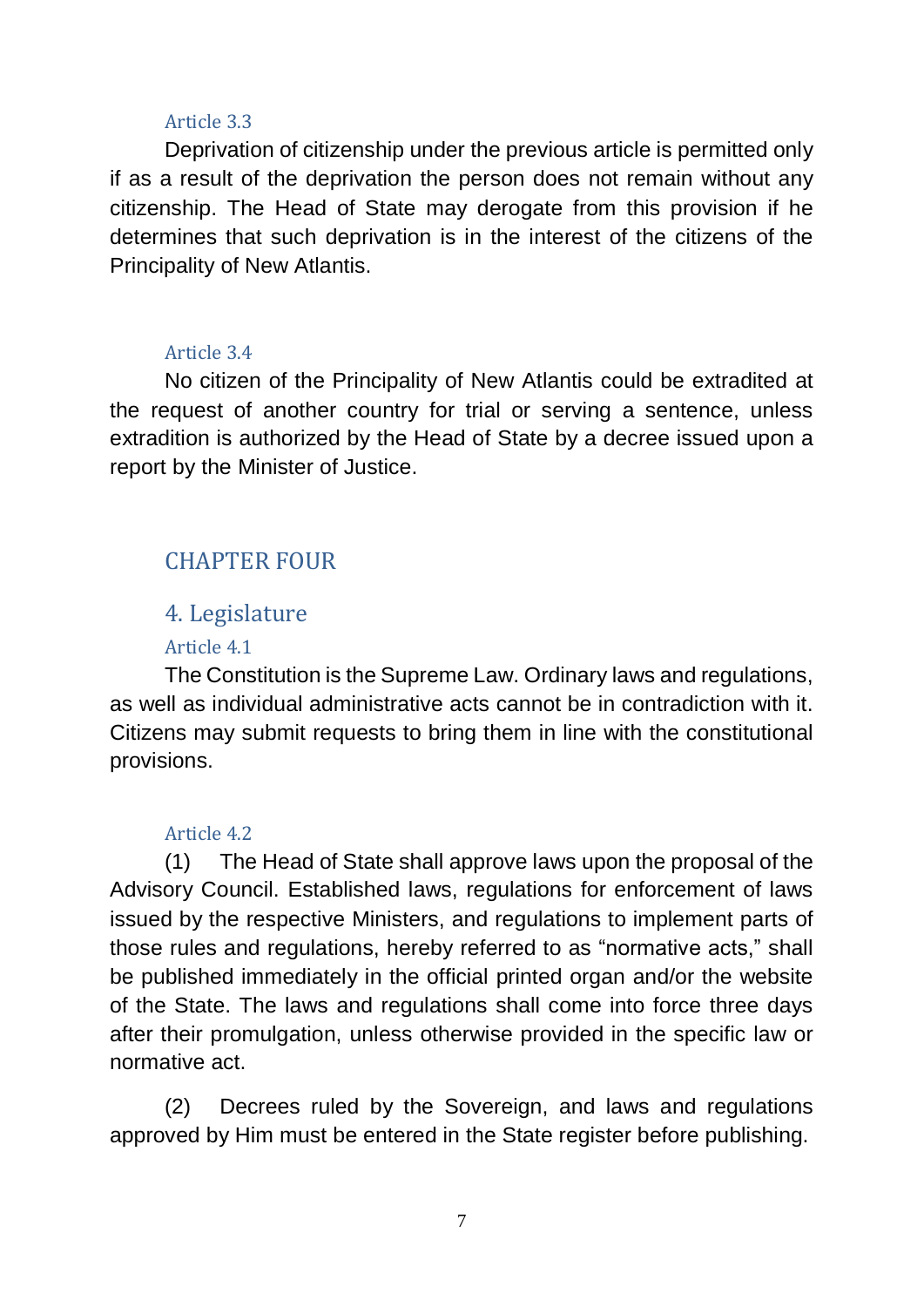#### Article 4.3

Until the creation of a new legislation for the Principality of New Atlantis, Bulgarian civil, commercial and criminal law and international private law shall apply.

#### Article 4.4

When he concludes an arbitration agreement for resolving international disputes, the Head of State can give consent for another national law to be applied to the arbitration, instead of the law provided for in Article 4.3.

# CHAPTER FIVE

5. Executive Article 5.1

(1) The Council of Ministers consists of the following Ministries:

- a. Ministry of Foreign Affairs
- b. Ministry of Justice
- c. Ministry the Economy and Natural Resources
- d. Ministry Finance
- e. Ministry of Internal Affairs and Development
- f. Ministry of Maritime Transport
- g. Ministry of Science, Culture and Communications

Head of Council of Ministers is the Prime Minister, who leads and coordinates the work of different Ministries. His work is supported by the Deputy Prime Minister.

If necessary, the Head of State, at the suggestion of the Advisory Council, may decide to create Ministries for other national activities.

The Head of State appoints and dismisses the Prime Minister, Deputy Prime Minister and heads of Ministries (Ministers) by decree. It is permissible that the Prime Minister and his Deputy can manage one or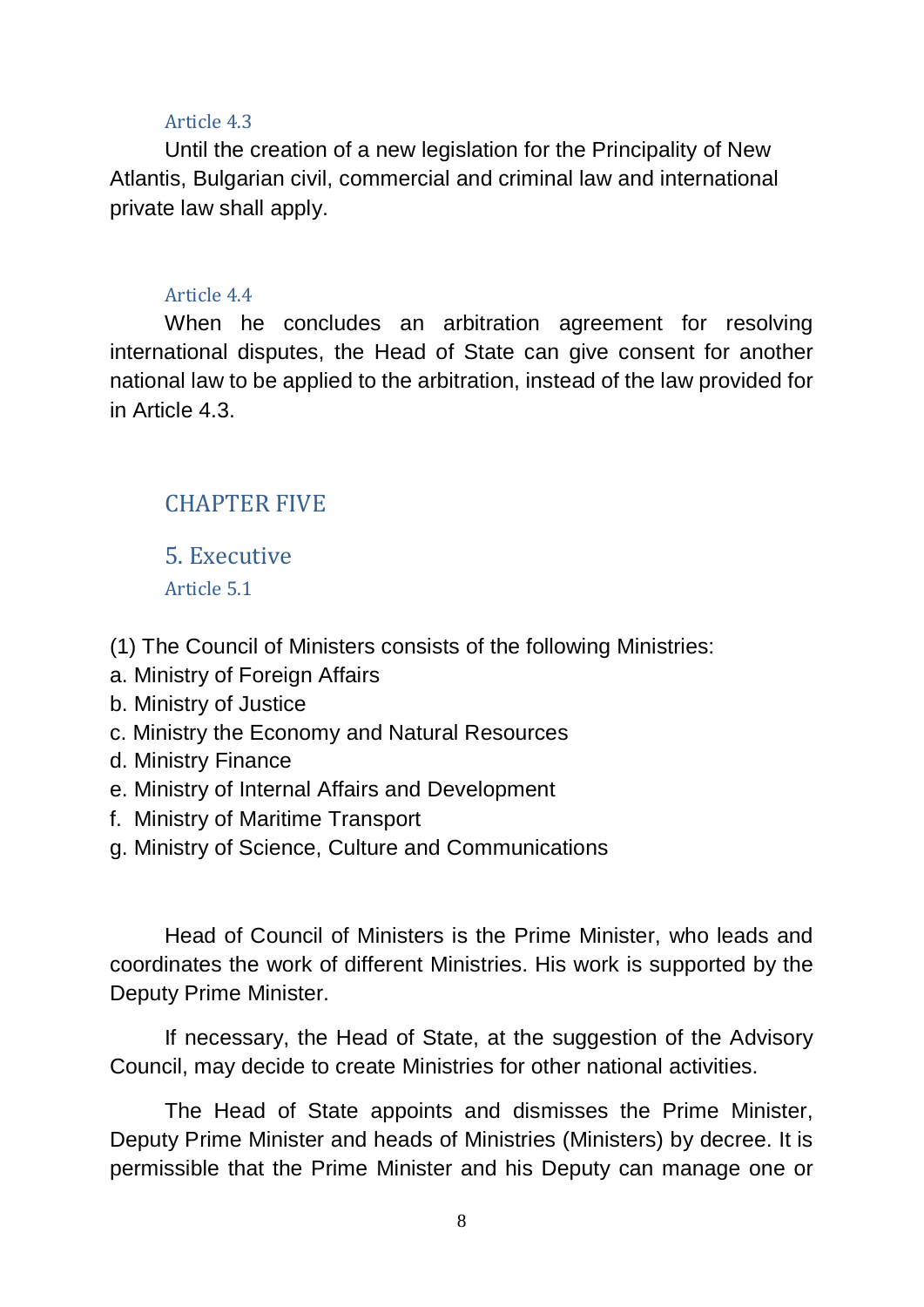several Ministries and one Minister can simultaneously manage different Ministries. The Prime Minister and the Ministers assume office on the day of taking the oath.

(4) The Prime Minister, his Deputies and each Ministry create their own organization and work rules, including rules on contracting and contracts, which enter into force after approval by the Head of State.

### Article 5.2

(1) The official currency in the Principality of New Atlantis is the Princely dollar - "**ATLANT**", which equals 1/1000 of the current value of one ounce of gold. Princely dollars may be on paper (banknotes), metal coins or electronic money. The issuance of electronic Princely dollars, printing of banknotes and minting of coins are made according to the decree of the Head of State.

(2) The Head of State appoints and dismisses by decree the Governor of the Central State Bank, which is assigned all activities related to the issuing, bringing into circulation and withdrawal from circulation of money lending and licenses, security currency, international payments and the system of clearing with other countries. The Central Bank and its Governor are working according to rules defined by the Sovereign. The Governor of the Central State Bank shall take office after inauguration by oath to the Sovereign.

### Article 5.3

(1) In order to maintain public order and security in the country a national police force is established, which operates under the overall guidance and supervision of the Minister of Interior and Development.

(2) The police respect the right of all citizens to move freely on the territory of the state. Restrictions to this right may be established only by law for reasons of national security, prevention of epidemics and to avoid natural disasters.

(3) The State guarantees the right to property and the right of inheritance of all citizens and provides protection, including by the police,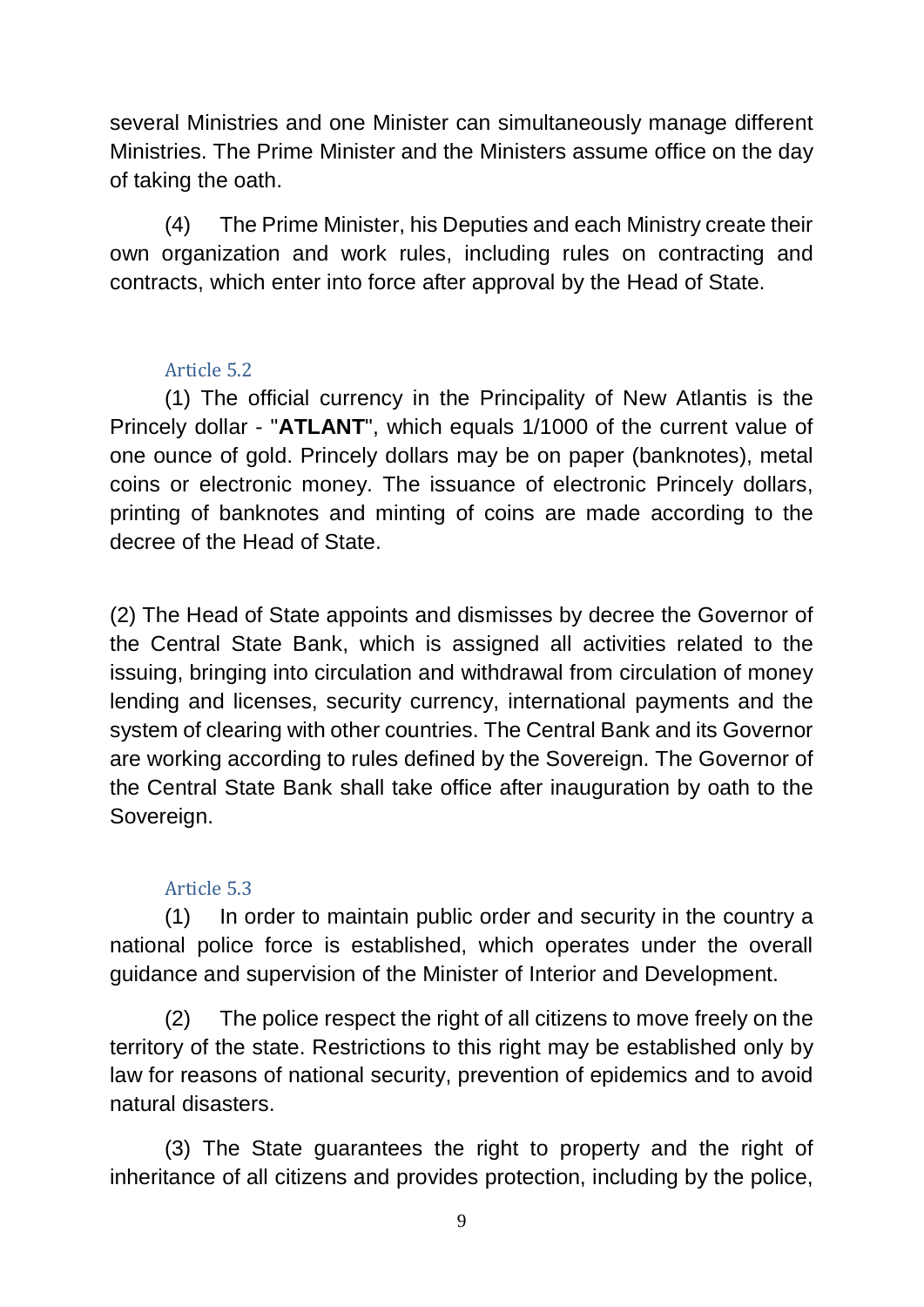against illegal encroachments on objects of ownership. Restrictions on these rights can be provided only by law on one of the grounds referred to in the second sentence of the preceding paragraph.

#### Article 5.4

The State does not grant asylum to a person who is hiding from justice.

# CHAPTER SIX

# 6. Judiciary

### Article 6.1

Trial Courts are established by order of the Sovereign in different areas of the country as necessary to Justice. The Head of State shall appoint judges among the citizens of the Principality of New Atlantis, persons with higher legal education and recognized judicial capacity. Thus appointed judges take office on the date of their oath before Him, and their release is issued from the date of the respective decree.

(1) The Supreme Court shall be divided into two Colleges. One of them shall consider and decide as a second instance administrative and criminal cases and as first instance constitutional cases. The other College shall consider and decide as a second instance civil and commercial matters. Supreme Court rulings can not be appealed. The Supreme Court President, who is also a member of the Advisory Council, shall be appointed and dismissed by decree of the Sovereign. He shall take office upon his oath.

(2) The Head of State shall appoint by decree judges from among nationals of the Principality of New Atlantis - at least two people in each College who, in addition to higher legal education and legally recognized judicial capacity, must have at least ten years of service. Thus appointed judges shall take office on the date of their oath, and their release is issued from the date of the respective decree.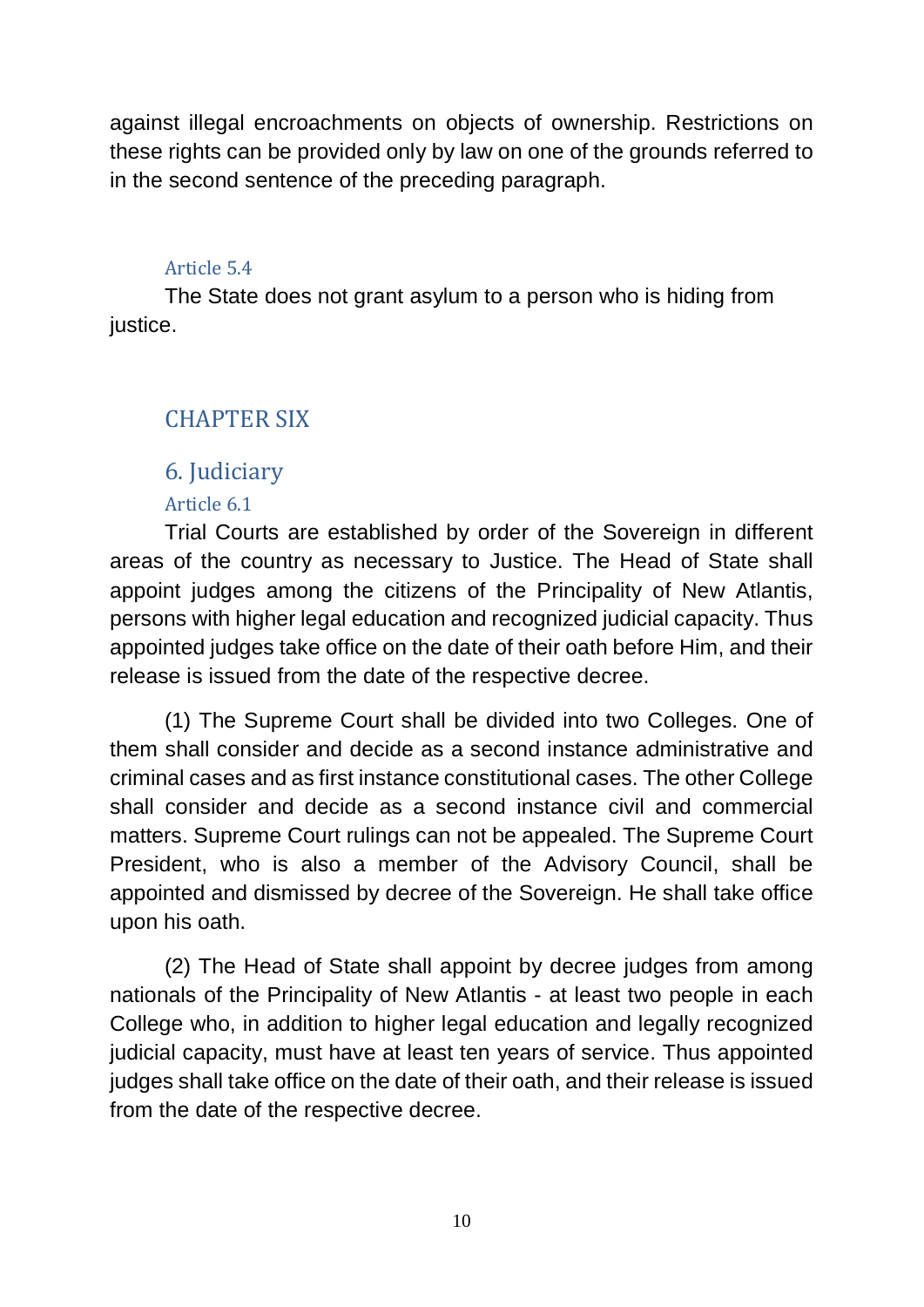#### Article 6.2

Any citizen or legal resident of a foreign country may file a request before the Court for protection of a violated or threatened with violation personal or property right.

#### Article 6.3

A person can be convicted and punishment only if guilty of an act that before its execution by that person has been declared by law as a crime.

# CHAPTER SEVEN

## 7. Final Provisions

#### Article 7.1

The State symbol is the National Flag. The flag has a rectangular shape. It is red in the upper diagonal half, and blue in the lower diagonal half. A white diagonal band connects the red and blue diagonals of the flag.

#### Article 7.2

With the adoption of this Constitution a new Sovereign State is established which is the Principality of New Atlantis. The State shall exercise its sovereignty over a territory of the 26,800 square miles of the floating island "YJNI" and its adjacent from this day territorial waters within 12 nautical miles, and the newly exclusive economic zone within 200 nautical miles, as well as the air space over the Island and its territorial waters.

#### Article 7.3

All Natural resources found in the depths of the territorial waters, the exclusive economic zone and in the depths of the Island are exclusive State property of the Principality and their extraction and operation can be performed by regulation established by the Head of State.

#### Article 7.4

The Sovereign may authorize the construction of artificial structures in the territorial waters and the exclusive economic zone - these may be floating platforms and islands for industrial use, but also structures on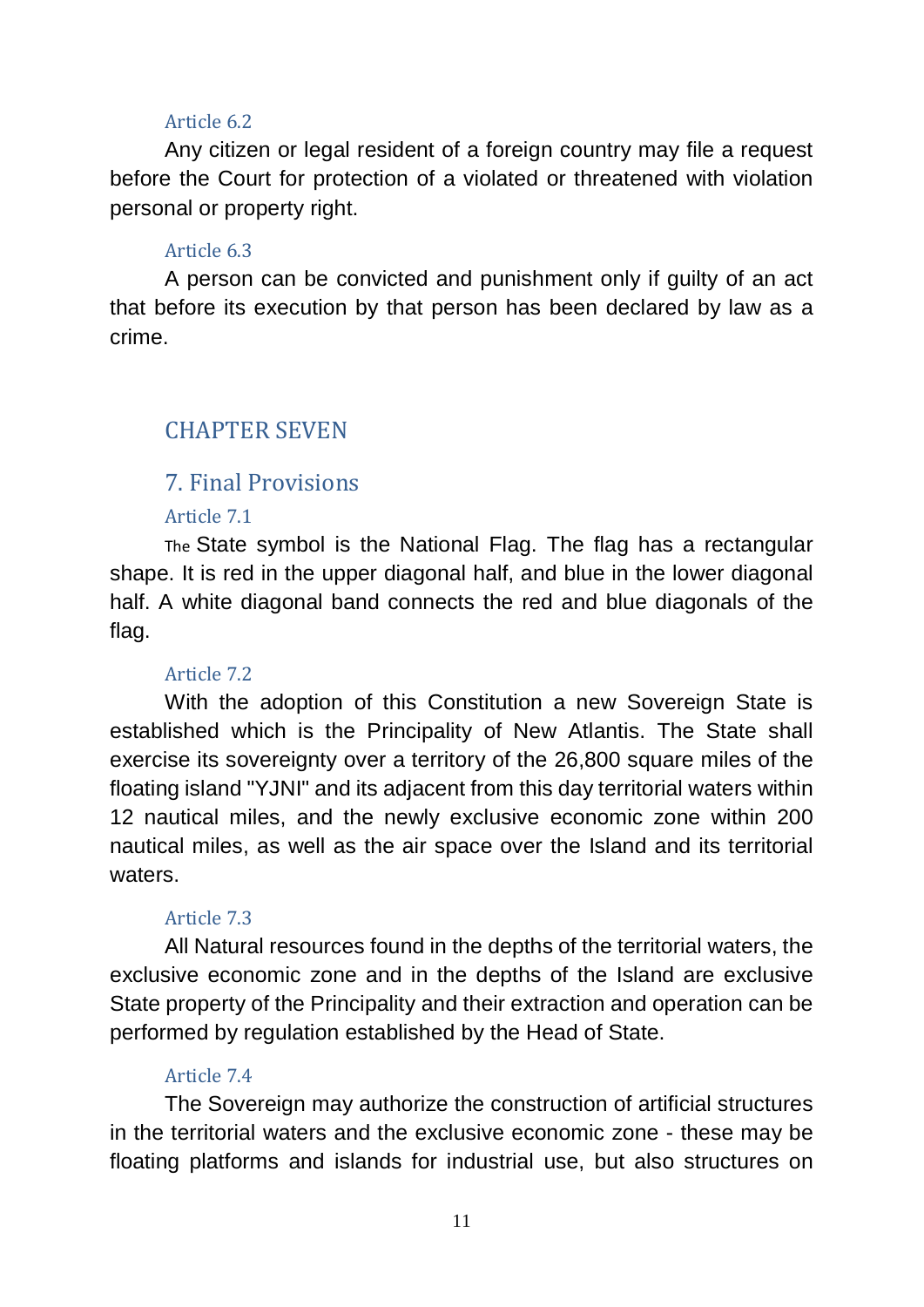which to build cities which the Sovereign provide with autonomous management and autonomous tax policy.

#### Article 7.5

Those involved in the formation of the State – the Principality of New Atlantis - are:

Vladimir Yordanov Balanov, born on 22.08.1957 in Svishtov, Bulgaria

- Galina Lefterova Balanova, born on 15.02.1959 in Svishtov, Bulgaria - Jordan Vladimirov Balanov, born on 31.05.1980 in Svishtov, Bulgaria and they agree that under Article 2.2 of this Constitution the first to participate in the formation of State and sign this Constitution is Vladimir Yordanov Balanov and he will be the Head of State - the Sovereign of the new State Principality of New Atlantis and shall bear the title of " Prince."

### Article 7.6

This Constitution shall enter into force:

a. after its signing by its Founders and the date of its publication in the official printed organ and/or the website of the Principality of New Atlantis

b. from the date of signature of the Founders before a Notary.

#### Article 7.7

If necessary, the Constitution can be revised and updated by decree of the Sovereign upon a proposal from the Council.

**-----------------------------------------------------------------------------------------**